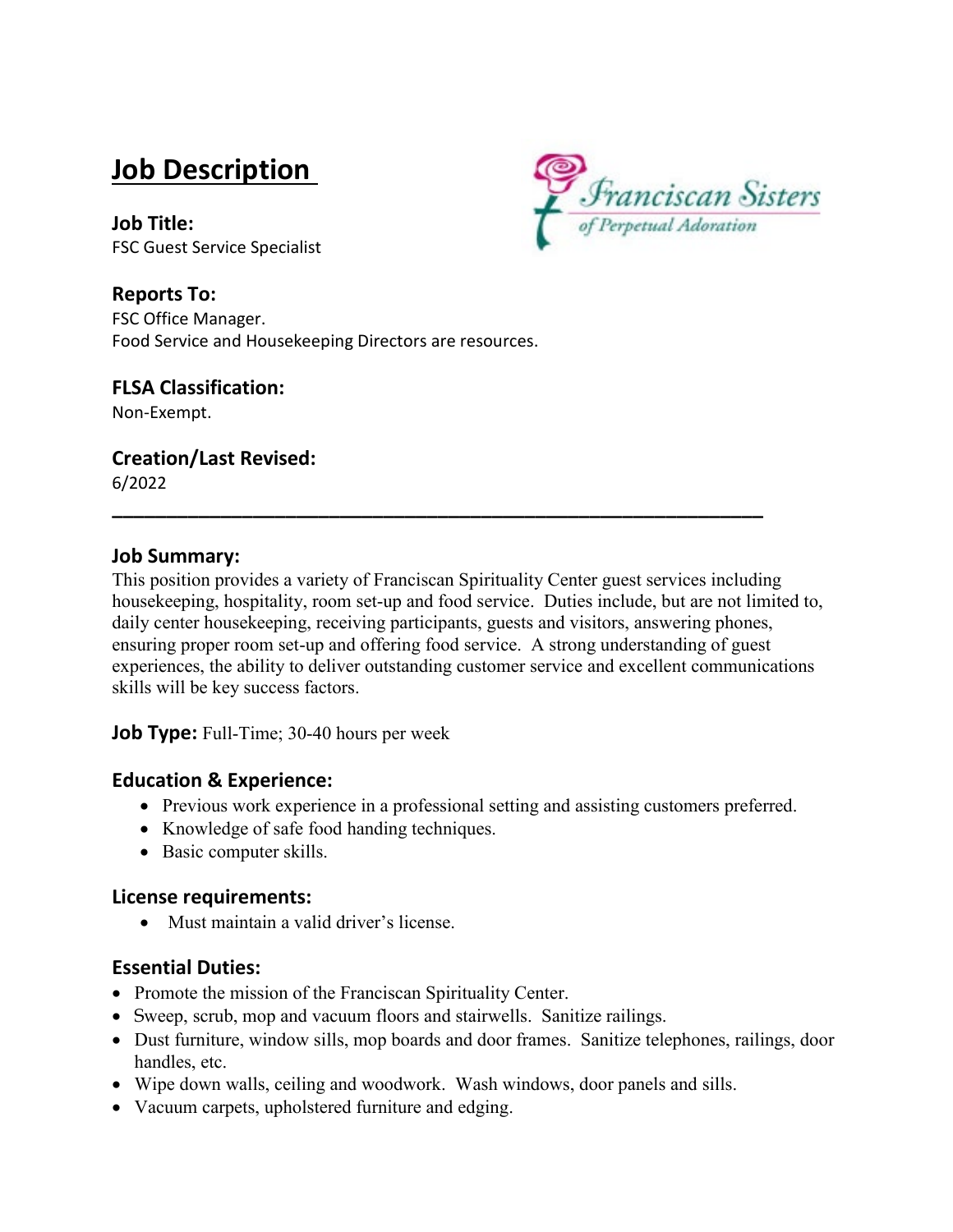- Sanitize bathrooms; including showers, sinks, and toilets. Replenish bathroom supplies.
- Empty wastebaskets, sanitize and provide liners for all. Water plants when requested.
- Change bedding, clean and sanitize rooms and bathrooms for the Spirituality Center.
- Serve meals for programs, retreats, etc.
- Maintain the kitchenette and social rooms for food service.
- Responsible for doing the dishes from the Spirituality Center.
- Prepare for upcoming groups and meetings:
	- o Maintain an adequate inventory of needed items. (Creamer, sugar, napkins, tea, juice, trail mix, cookies, coffee and coffee filters, etc.)
	- o Monitor financial expenditures with good judgment.
- Set-up for groups and Center guests as requested:
	- o Prepare and serve coffee.
	- o Ensure that serving areas are clean.
	- o Pick up needed items from the FSPA kitchen, Festival, etc.
	- o Prepare and/or arrange needed items (coffee, juice, water, bakery, fruit, cheese, etc.)
	- o Take necessary items to the reserved meeting space.
	- o Ensure that snacks and beverages are available throughout required timeframe.
- Clean-up after meetings.
- Ensure that assigned areas are kept stocked and cleaned.
- Relate to and communicate with Center guests.
- Responsible for taking the soiled towels to the laundry area and picking up clean towels.
- Train volunteers for kitchen duties.
- Assist with special FSC events such as Summer Programs, celebrations, special groups, etc.
- Responsible for taking the soiled towels to the laundry area and picking up clean towels.
- Assist in St. Rose kitchen when needed for meal preparation work.
- Works the reception desk from 11:00 am to 1:00 pm Monday-Friday to cover breaks and as needed.
- Graciously receive program participants, guests and visitors to the FSC. Answer the telephone and respond to inquiries.
- Handle credit card transactions and cash payments for programs and services, bookstore and gift shop sales.
- Manage maintenance requests for bedrooms, offices and meeting rooms.
- Responsible for screening visitors to maintain building security.
- \*\*Other Duties as Assigned\*\*

## **Knowledge, Skills, and Abilities:**

To perform this job successfully, an individual must be able to perform each essential duty satisfactorily. The requirements listed below are representative of the knowledge, skill, and/or ability required. Reasonable accommodations may be made to enable individuals with disabilities to perform the essential functions.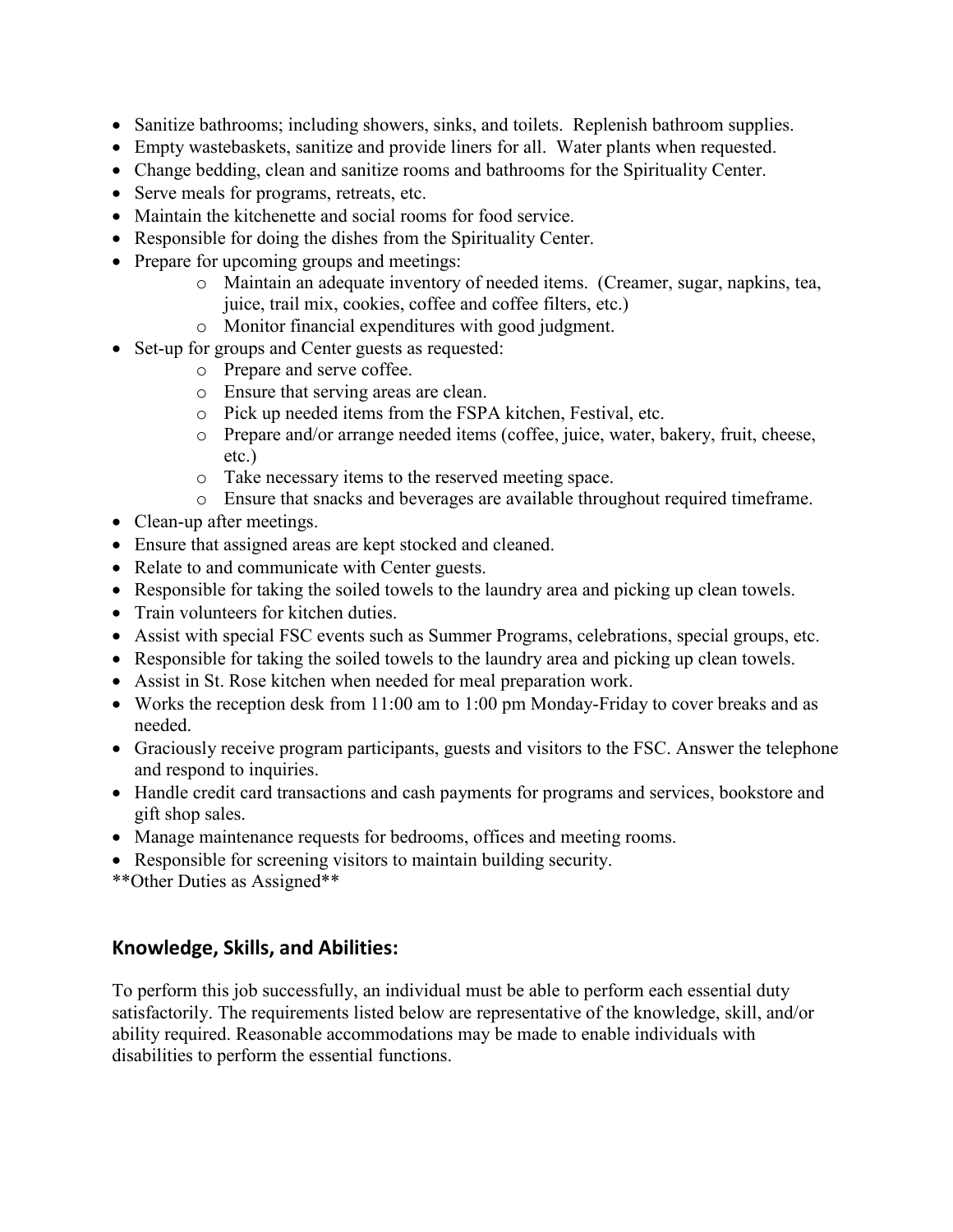- Must be flexible to assist where needed.
- Excellent communication/customer service skills.
- Excels in offering hospitality. Maintains a calm and warm manner when interacting with guests and visitors, even under pressure. Excellent customer service skills.
- Respects the confidentiality of others. Handles sensitive and confidential materials in a discreet, professional manner.
- Respects the diversity of spiritual beliefs and life experiences among FSC's guests and visitors.
- Must be reliable and able to work independently.
- Able to manage work with frequent interruptions.
- Ability to work effectively with others as a team member.
- Basic level computer skills.

#### **Physical Requirements:**

The physical demands described here are representative of those that must be met by an employee to perform the essential functions of this job successfully. Reasonable accommodations may be made to enable individuals with disabilities to perform the essential functions.

While performing the duties of this job, the employee is regularly required to sit; use hands to finger, handle and feel; reach with hands and arms; and talk or hear. The employee frequently is required to walk and stand. The employee must regularly lift and/or move up to 10 pounds and occasionally lift and/or move up to 25 pounds. Specific vision abilities required by this job include close vision, distance vision, peripheral vision, depth perception, and ability to adjust focus.

#### **Work Environment:**

The work environment characteristics described here are representative of those an employee encounters while performing the essential functions of this job. Reasonable accommodations may be made to enable individuals with disabilities to perform the essential functions.

The noise level is usually quiet.

**Prerequisite:** Physical exam, Tuberculosis screening test, Drug screen, Criminal Background Check.